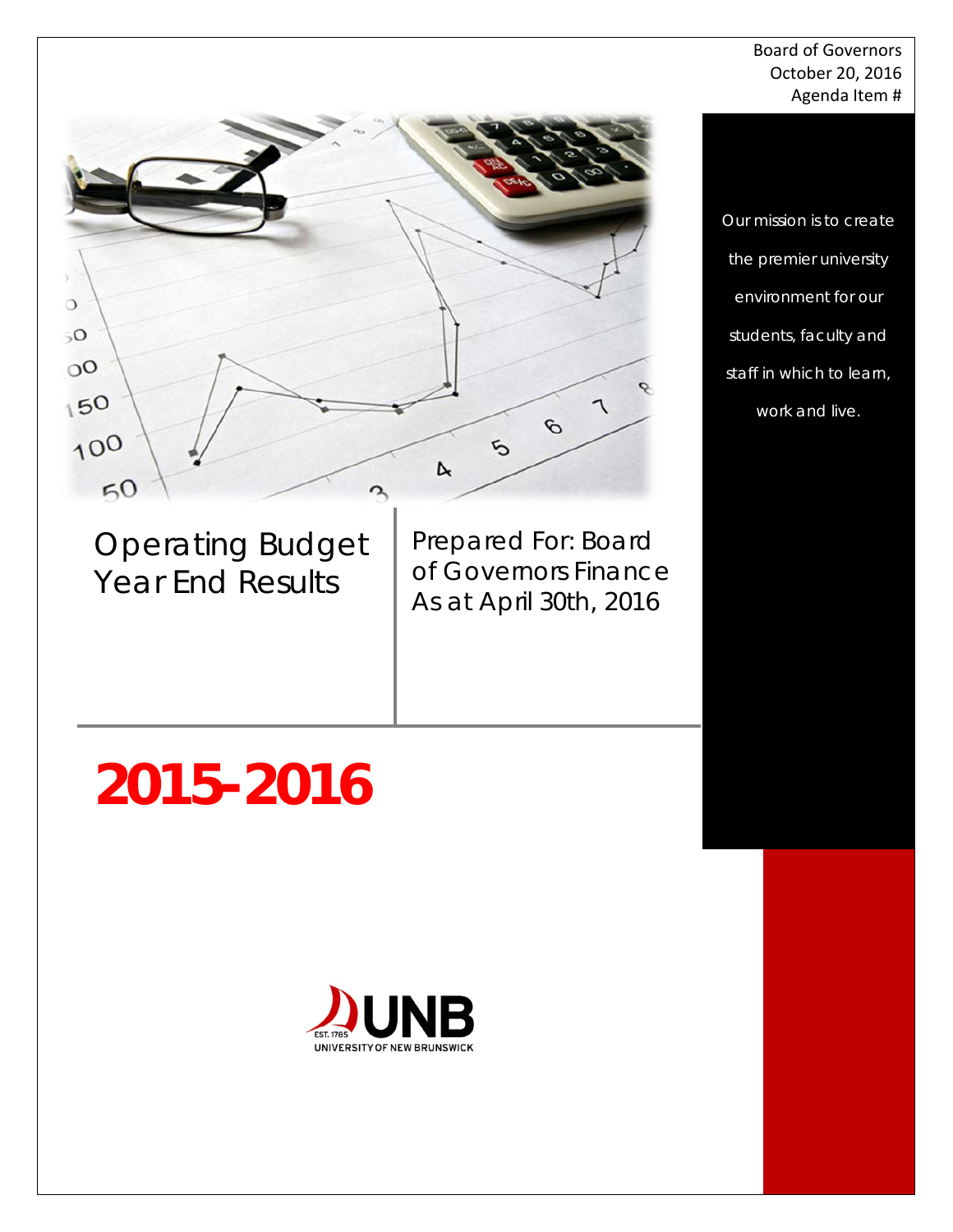

| Fredericton Campus and University-wide Units Operating Budget 2015-16 Year End Results 6 |
|------------------------------------------------------------------------------------------|
|                                                                                          |
|                                                                                          |
|                                                                                          |
|                                                                                          |
|                                                                                          |
|                                                                                          |
|                                                                                          |
|                                                                                          |
|                                                                                          |
|                                                                                          |
|                                                                                          |
|                                                                                          |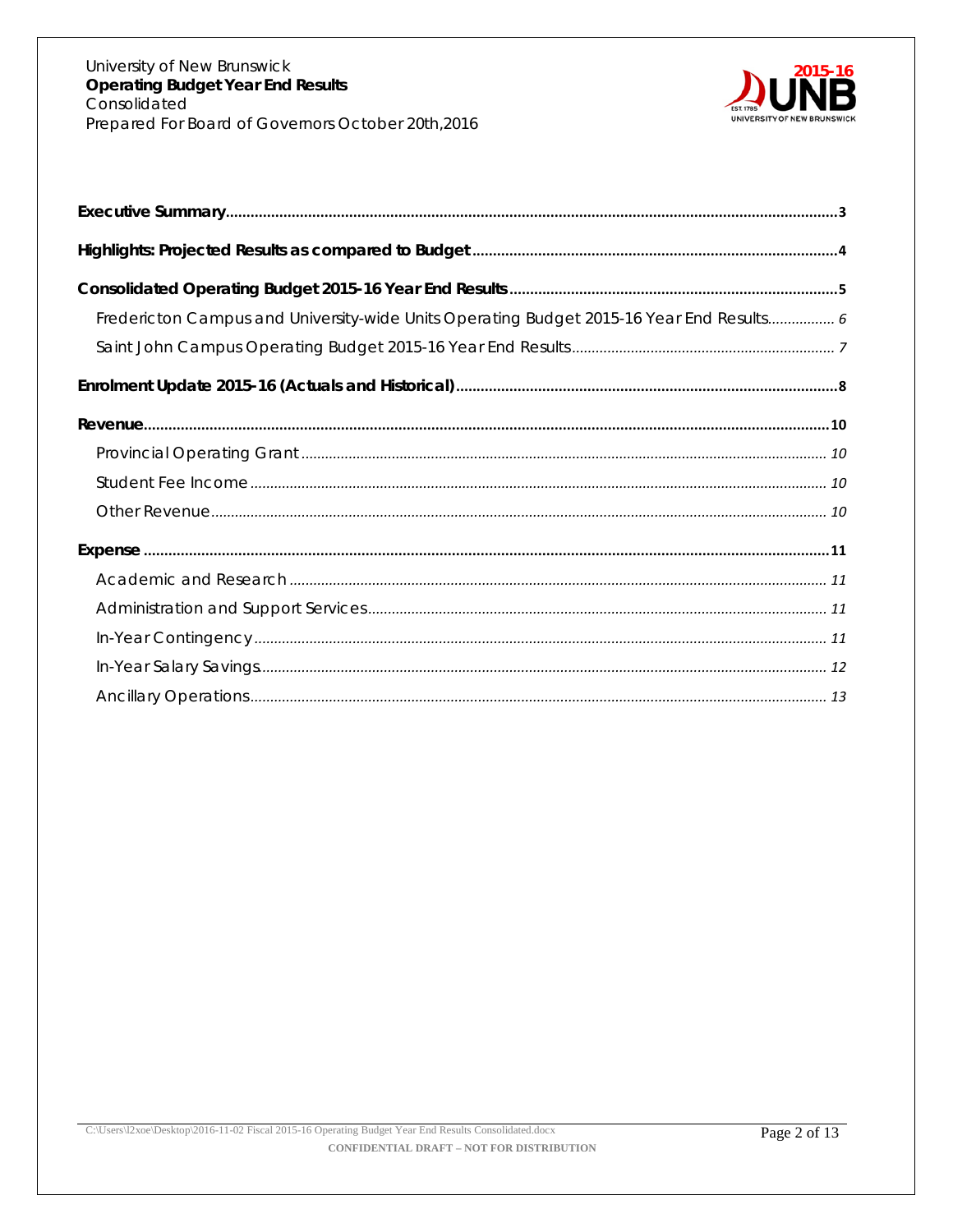

# <span id="page-2-0"></span>**Executive Summary**

#### Budget Objective

The Board of Governors approved a \$3.6 million net operating deficit, after one-time items, in its 2015-16 Operating Budget for the University of New Brunswick. This one-time funding included additional revenue of \$1.9 million and a transfer from reserves of \$6.5 million, offset by a \$4.2 million contribution to the Why UNB campaign. Before these one-time items, the approved deficit was \$7.8 million, often referred to as the structural deficit.

The designation of amounts as 'one-time' is to highlight the fact that that these amounts are not confirmed as continuing year after year. It is important to understand that one-time revenue is not factored into funding for ongoing expenditures. Similarly, one-time transfers from reserves cannot continue as these reserves are finite.

#### Year End Result

As shown in the consolidated operating budget (page 5), the University of New Brunswick has ended the year with a net operating deficit of \$3.1 million.

Overall revenue was under budget by \$1.6 million almost entirely related to a shortfall in tuition revenue resulting from decreased domestic and international enrolment (primarily on the Fredericton campus). Other revenue came in at a net \$11 thousand over budget. This result is a combination of higher than anticipated parking and miscellaneous revenue on the Fredericton campus (\$221 thousand) offset by lower than expected enrolment in the Saint John College program (\$210 thousand).

Overall total expenses were under budget by \$2.1million. The budget variance is made up of the following factors.

- \$1.9 million of additional salary savings on both campuses.
- (\$0.3 million) relating to unbudgeted positions on the F'ton campus.
- \$0.2 million related to Fringe Benefits across all portfolios on the F'ton campus.
- \$0.6 million under spending on utilities on the F'ton campus.
- (\$0.2 million) over expense for utility charges on the SJ campus.
- \$0.7 million lower deficit for the F'ton Ancillary units.
- (\$0.1 million) over expense related to legal fees.
- (\$0.4 million) related to the carry forward of legal costs related to a prior year.
- (\$0.2 million) related to salary settlements on the SJ campus.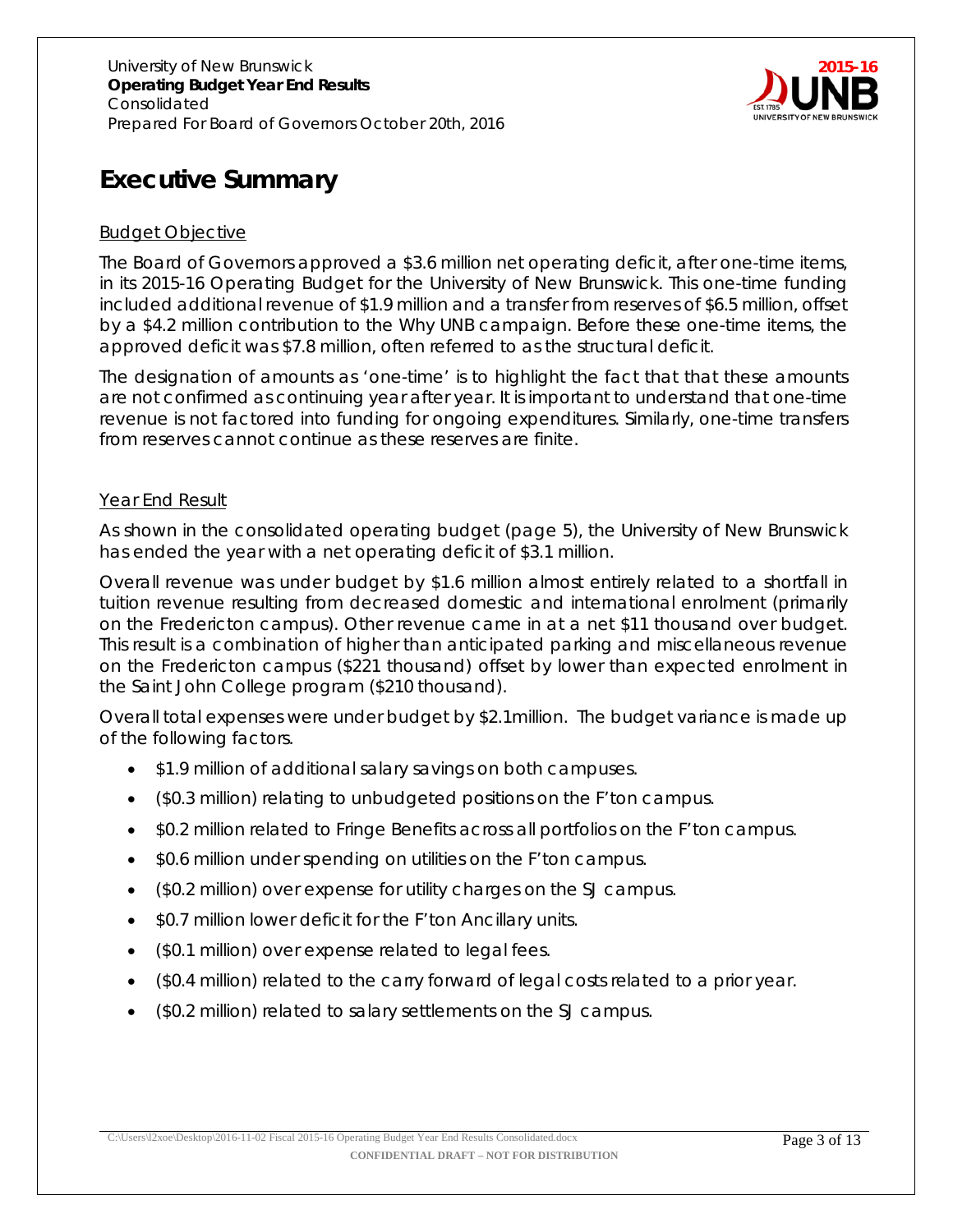

<span id="page-3-0"></span>

| <b>Highlights:</b><br>Projected Results as compared to<br><b>Budget</b>                                                                                                  | Consolidated | Fredericton<br>Campus | Saint John<br>Campus |  |  |  |  |  |  |
|--------------------------------------------------------------------------------------------------------------------------------------------------------------------------|--------------|-----------------------|----------------------|--|--|--|--|--|--|
| Revenue<br><b>Provincial Operating Grant</b>                                                                                                                             |              |                       |                      |  |  |  |  |  |  |
| <b>Student Fee Income</b>                                                                                                                                                |              |                       |                      |  |  |  |  |  |  |
| Other                                                                                                                                                                    |              |                       |                      |  |  |  |  |  |  |
| Expense<br><b>Faculties &amp; Departmental Costs</b>                                                                                                                     |              |                       |                      |  |  |  |  |  |  |
| <b>Academic and Student Support</b>                                                                                                                                      |              |                       |                      |  |  |  |  |  |  |
| <b>Administration &amp; Development</b>                                                                                                                                  |              |                       |                      |  |  |  |  |  |  |
| <b>Maintenance and Utilities</b>                                                                                                                                         |              |                       |                      |  |  |  |  |  |  |
| <b>Ancillaries (Net)</b>                                                                                                                                                 |              |                       |                      |  |  |  |  |  |  |
| <b>In-Year Salary Savings</b>                                                                                                                                            |              |                       |                      |  |  |  |  |  |  |
|                                                                                                                                                                          |              |                       |                      |  |  |  |  |  |  |
| <b>Enrolment Trend</b>                                                                                                                                                   |              |                       |                      |  |  |  |  |  |  |
|                                                                                                                                                                          |              |                       |                      |  |  |  |  |  |  |
| On Track<br>Legend:                                                                                                                                                      | Concern      |                       | Significant Concern  |  |  |  |  |  |  |
| C:\Users\l2xoe\Desktop\2016-11-02 Fiscal 2015-16 Operating Budget Year End Results Consolidated.docx<br>Page 4 of 13<br><b>CONFIDENTIAL DRAFT - NOT FOR DISTRIBUTION</b> |              |                       |                      |  |  |  |  |  |  |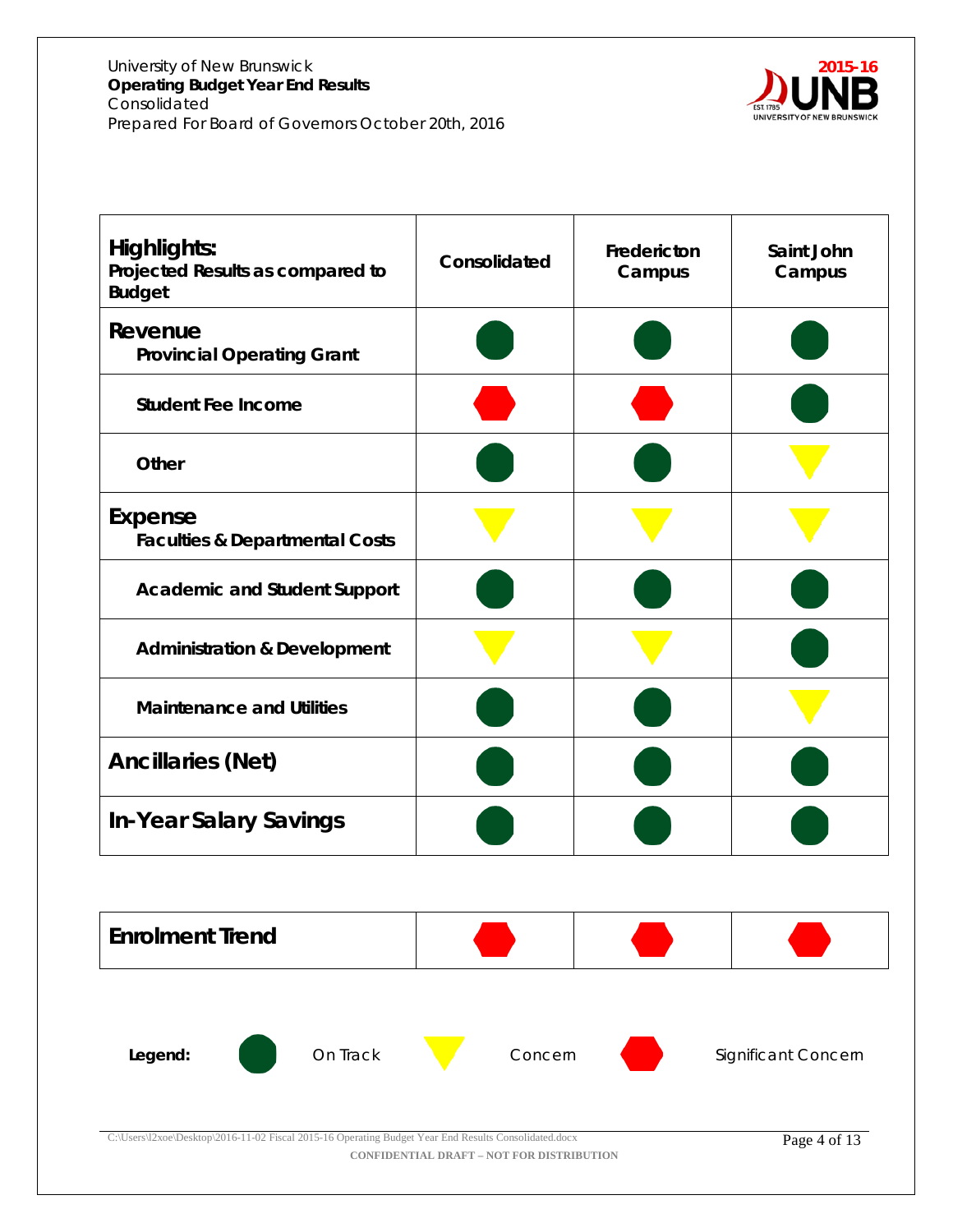

# <span id="page-4-0"></span>**Consolidated Operating Budget 2015-16 Year End Results**

|                                                        |           |                        |                       | Fav (Unfav) Variance     |           |
|--------------------------------------------------------|-----------|------------------------|-----------------------|--------------------------|-----------|
| (Thousands of Dollars)                                 |           | <b>Approved Budget</b> | <b>Actual Results</b> | <b>Dollars</b>           | Percent   |
| Revenue                                                |           |                        |                       |                          |           |
| Provincial Operating Grant                             | \$        | 112,009.4              | \$<br>111,966.4       | \$<br>(43.0)             | (0.0%     |
| Student Fee Income                                     |           | 57,310.8               | 55,688.4              | \$<br>(1,622.4)          | (2.8%)    |
| Other                                                  |           | 14,441.0               | 14,451.9              | \$<br>10.9               | 0.1%      |
| <b>Total Revenue</b>                                   |           | 183,761.3              | 182,106.8             | (1,654.5)                | $(0.9\%)$ |
| Expense                                                |           |                        |                       |                          |           |
| Academic and Research                                  |           |                        |                       |                          |           |
| Faculties and Departmental Costs                       |           | 104,683.1              | 105,105.6             | (422.6)                  | (0.4% )   |
| Academic and Student Support                           |           | 33,150.8               | 32,966.1              | 184.7                    | 0.6%      |
| Sub-Total                                              |           | 137,833.9              | 138,071.8             | (237.9)                  |           |
| Administration and Support Services                    |           |                        |                       |                          |           |
| Administration and Development                         |           | 30,912.7               | 31,534.5              | (621.9)                  | (2.0%)    |
| Maintenance and Utilities                              |           | 22,565.2               | 22,121.7              | 443.6                    | 2.0%      |
| Sub-Total                                              |           | 53,477.9               | 53,656.2              | (178.3)                  |           |
| <b>Total Operating Expense</b>                         |           | 191,311.8              | 191,727.9             | (416.1)                  | (0.2%)    |
| Ancillary Operation (Net)                              |           | 1,268.7                | 581.5                 | 687.2                    | 54.2%     |
| In-Year Contingency                                    |           | 1,500.0                | 1,500.0               | $\mathcal{L}$            | 0.0%      |
| In-Year Salary Savings                                 |           | (3,769.4)              | (5,649.0)             | 1,879.6                  | (49.9%    |
| In-Year Priority Allocations                           |           | 1,214.0                | 1,214.0               | (0.0)                    | (0.0%     |
| Sub-Total                                              |           | 213.4                  | (2,353.5)             | 2,566.8                  |           |
| <b>Total Expense</b>                                   |           | 191,525.2              | 189,374.5             | 2,150.7                  | 1.1%      |
| <b>Net Position before One-Time Items</b>              |           | (7, 763.9)             | (7,267.6)             | 496.2                    | (6.4%)    |
| <b>Sources of One-Time Funding</b>                     |           |                        |                       |                          |           |
| Operating                                              |           |                        |                       |                          |           |
| One-time (Additional) Outreach Revenue                 |           | 1,934.0                | 1,994.2               | 60.2                     | 3.1%      |
| Sub-Total                                              |           | 1,934.0                | 1,994.2               | 60.2                     |           |
| Transfers from Internally Restricted Assets            |           |                        |                       |                          |           |
| Strategic                                              |           | 4,250.0                | 4,250.0               |                          | 0.0%      |
| One-time Funding from Reserves<br>Sub-Total            |           | 2,229.9<br>6,479.9     | 2,229.9<br>6,479.9    | $\overline{\phantom{a}}$ | 0.0%      |
|                                                        |           |                        |                       |                          |           |
| <b>Application of One-Time Funding</b>                 |           |                        |                       |                          |           |
| Operating<br>Why UNB Campaign                          |           | (4,250.0)              | (4,250.0)             |                          | 0.0%      |
| Sub-Total                                              |           | (4,250.0)              | (4,250.0)             |                          |           |
|                                                        |           |                        |                       |                          |           |
| Transfers to Internally Restricted Assets<br>Strategic |           |                        | (100.0)               | (100.0)                  | 0.0%      |
| Sub-Total                                              |           |                        | (100.0)               | (100.0)                  |           |
|                                                        |           |                        |                       |                          |           |
| <b>Net Position</b>                                    | <u>\$</u> | $(3,600.0)$ \$         | (3, 143.5)            | \$<br>456.4              |           |
| Net Position as a % of Budgeted Revenue                |           | (2.0%)                 | (1.7%)                | 0.2%                     |           |

C:\Users\l2xoe\Desktop\2016-11-02 Fiscal 2015-16 Operating Budget Year End Results Consolidated.docx Page 5 of 13

**CONFIDENTIAL DRAFT – NOT FOR DISTRIBUTION**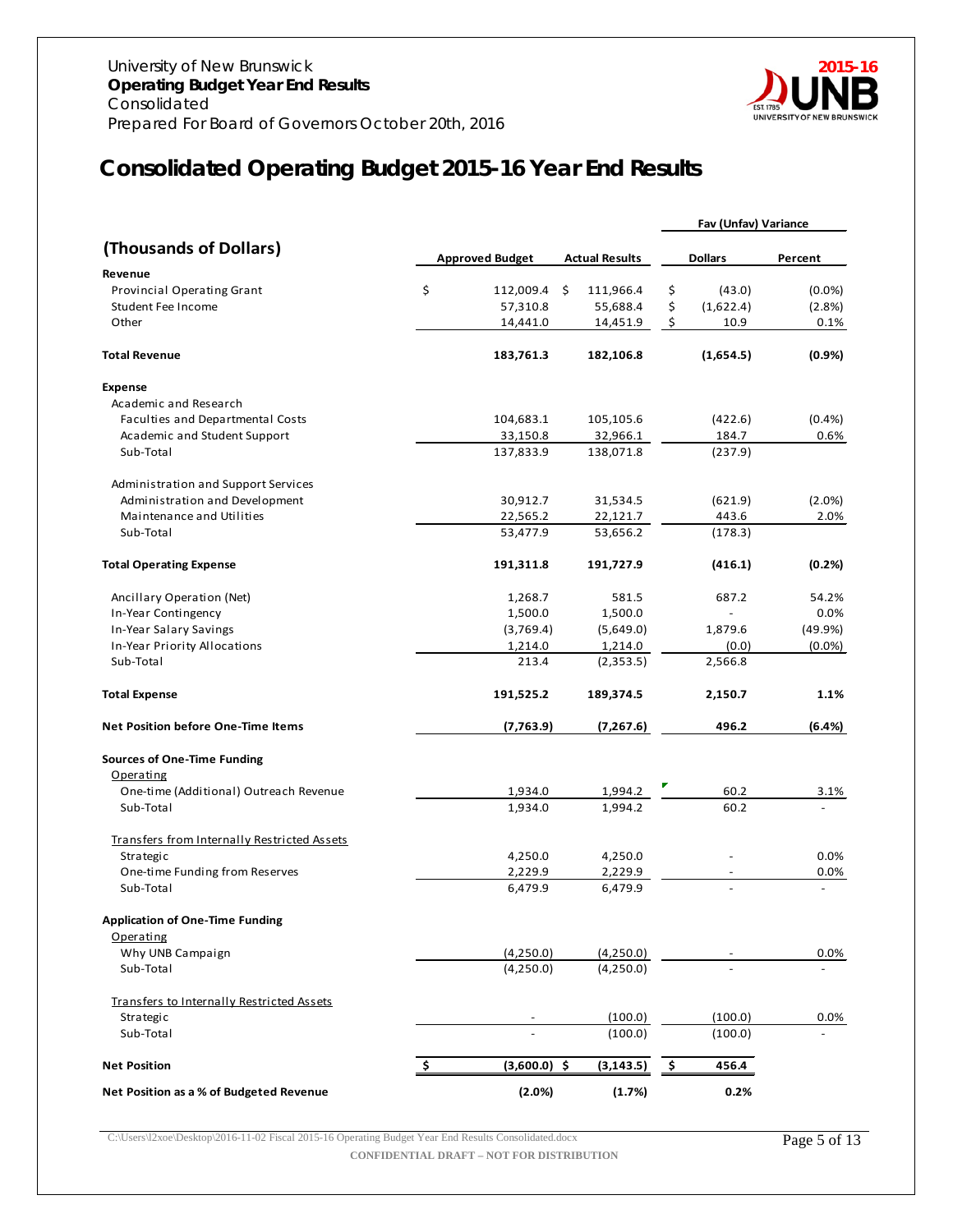

# <span id="page-5-0"></span>*Fredericton Campus and University-wide Units Operating Budget 2015- 16 Year End Results*

|                                                    |    |                        |                       |               | Fav (Unfav) Variance |           |
|----------------------------------------------------|----|------------------------|-----------------------|---------------|----------------------|-----------|
| (Thousands of Dollars)                             |    | <b>Approved Budget</b> | <b>Actual Results</b> |               | <b>Dollars</b>       | Percent   |
| Revenue                                            |    |                        |                       |               |                      |           |
| Provincial Operating Grant                         | \$ | 93,627.4 \$            | 93,584.4              | \$            | (43.0)               | (0.0%     |
| Student Fee Income                                 | \$ | 43,352.5<br>- \$       | 41,109.4              | \$            | (2, 243.1)           | (5.2%)    |
| Other                                              | \$ | 10,781.5               | \$<br>11,002.2        | \$            | 220.7                | 2.0%      |
| <b>Total Revenue</b>                               |    | 147,761.5              | 145,696.1             |               | (2,065.4)            | (1.4%)    |
| <b>Expense</b>                                     |    |                        |                       |               |                      |           |
| Academic and Research                              |    |                        |                       |               |                      |           |
| Faculties and Departmental Costs                   |    | 82,426.6               | 82,617.8              |               | (191.2)              | (0.2%     |
| Academic and Student Support                       |    | 27,683.8               | 27,605.0              |               | 78.8                 | 0.3%      |
| Sub-Total                                          |    | 110,110.4              | 110,222.8             |               | (112.4)              |           |
| Administration and Support Services                |    |                        |                       |               |                      |           |
| Administration and Development                     |    | 25,103.9               | 25,704.3              |               | (600.5)              | (2.4% )   |
| Maintenance and Utilities                          |    | 17,259.4               | 16,681.5              |               | 578.0                | 3.3%      |
| Sub-Total                                          |    | 42,363.3               | 42,385.8              |               | (22.5)               |           |
|                                                    |    | 152,473.7              | 152,608.6             |               | (134.9)              | (0.1%)    |
| Ancillary Operation (Net)                          |    | 1,268.7                | 581.5                 |               | 687.2                | 54.2%     |
| In-Year Contingency                                |    | 1,500.0                | 1,500.0               |               |                      | 0.0%      |
| In-Year Salary Savings                             |    | (3,044.4)              | (3,809.3)             |               | 765.0                | (25.1%)   |
| In-Year Priority Allocations                       |    | 955.3                  | 955.3                 |               | (0.0)                | $(0.0\%)$ |
| Sub-Total                                          |    | 679.7                  | (772.5)               |               | 1,452.2              |           |
| <b>Total Expense</b>                               |    | 153,153.4              | 151,836.1             |               | 1,317.3              | 0.9%      |
| <b>Net Position before One-Time Items</b>          |    | (5,391.9)              | (6, 140.0)            |               | (748.1)              | 13.9%     |
| <b>Sources of One-Time Funding</b>                 |    |                        |                       |               |                      |           |
| <b>Operating</b>                                   |    |                        |                       |               |                      |           |
| One-time (Additional) Outreach Revenue             |    | 1,934.0                | 1,994.2               |               | 60.2                 | 3.1%      |
| Sub-Total                                          |    | 1,934.0                | 1,994.2               |               | 60.2                 |           |
| <b>Transfers from Internally Restricted Assets</b> |    |                        |                       |               |                      |           |
| Strategic                                          |    | 4,250.0                | 4,250.0               |               | $\overline{a}$       | 0.0%      |
| One-time funding from reserves                     |    | 616.4                  | 616.4                 |               |                      | 0.0%      |
| Sub-Total                                          |    | 4,866.4                | 4,866.4               |               |                      |           |
| <b>Application of One-Time Funding</b>             |    |                        |                       |               |                      |           |
| <u>Operating</u>                                   |    |                        |                       |               |                      |           |
| Why UNB Campaign                                   |    | (4,250.0)              | (4,250.0)             |               |                      | 0.0%      |
| Sub-Total                                          |    | (4,250.0)              | (4,250.0)             |               |                      |           |
| Transfers to Internally Restricted Assets          |    |                        |                       |               |                      |           |
| Strategic                                          |    |                        |                       |               |                      |           |
| Sub-Total                                          |    |                        |                       |               |                      |           |
| <b>Net Position</b>                                | s  | $(2,841.5)$ \$         | (3,529.4)             | $\frac{1}{2}$ | (687.9)              |           |
| Net Position as a % of Budgeted Revenue            |    | (1.9%)                 | (2.4%)                |               | (0.5%)               |           |
|                                                    |    |                        |                       |               |                      |           |

C:\Users\l2xoe\Desktop\2016-11-02 Fiscal 2015-16 Operating Budget Year End Results Consolidated.docx Page 6 of 13 **CONFIDENTIAL DRAFT – NOT FOR DISTRIBUTION**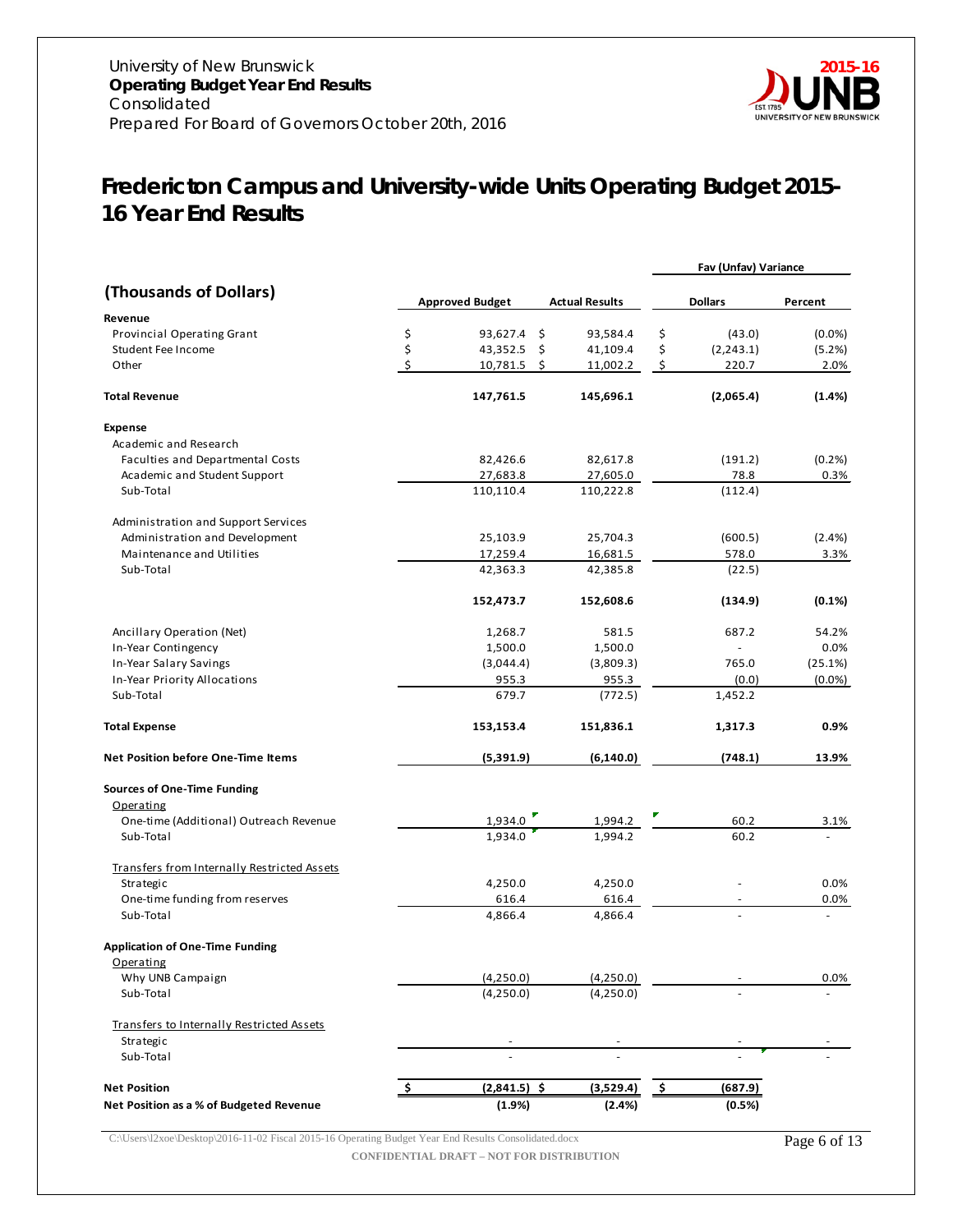

## <span id="page-6-0"></span>*Saint John Campus Operating Budget 2015-16 Year End Results*

| (Thousands of Dollars)<br><b>Dollars</b><br><b>Approved Budget</b><br><b>Actual Results</b><br>Percent<br>Revenue<br>\$<br>\$<br>Provincial Operating Grant<br>18,382.0 \$<br>0.0%<br>18,382.0<br>Student Fee Income<br>13,958.3<br>14,579.0<br>620.7<br>4.4%<br>3,659.5<br>Other<br>3,449.7<br>(209.8)<br>(5.7%)<br><b>Total Revenue</b><br>35,999.8<br>36,410.7<br>410.9<br>1.1%<br><b>Expense</b><br>Academic and Research<br>(1.0%)<br>Faculties and Departmental Costs<br>22,256.5<br>22,487.9<br>(231.4)<br>105.9<br>Academic and Student Support<br>5,467.0<br>5,361.1<br>1.9%<br>Sub-Total<br>27,723.5<br>27,849.0<br>(125.5)<br>Administration and Support Services<br>Administration and Development<br>5,808.8<br>(0.4% )<br>5,830.2<br>(21.4)<br>Maintenance and Utilities<br>(134.4)<br>5,305.8<br>5,440.2<br>(2.5%)<br>11,114.6<br>11,270.4<br>Sub-Total<br>(155.8)<br><b>Total Operating Expense</b><br>38,838.1<br>39,119.3<br>(281.2)<br>(0.7%)<br>Ancillary Operation (Net)<br>In-Year Contingency<br>In-Year Salary Savings<br>(153.7%)<br>(725.0)<br>(1,839.7)<br>1,114.7<br>In-Year Priority Allocations<br>258.7<br>258.7<br>0.0%<br>(1,581.0)<br>Sub-Total<br>(466.3)<br>1,114.7<br><b>Total Expense</b><br>38,371.8<br>37,538.4<br>833.4<br>2.2%<br><b>Net Position before One-Time Items</b><br>(2,372.0)<br>(1, 127.7)<br>1,244.3<br>(52.5%)<br><b>Sources of One-Time Funding</b><br>Operating<br>One-time (Additional) Outreach Revenue<br>Sub-Total<br>Transfers from Internally Restricted Assets<br>Strategic<br>0.0%<br>One-time Funding from Reserves<br>1,613.5<br>1,613.5<br>1,613.5<br>1,613.5<br>Sub-Total<br><b>Application of One-Time Funding</b><br>Operating<br>Why UNB Campaign<br>Sub-Total<br>Transfers to Internally Restricted Assets<br>(100.0)<br>Strategic<br>(100.0)<br>0.0%<br>Sub-Total<br>(100.0)<br>(100.0)<br>$(758.5)$ \$<br>385.8<br>-\$<br><b>Net Position</b><br>1,144.3<br>Net Position as a % of Budgeted Revenue<br>(2.1%)<br>1.1%<br>3.2% |  |  | Fav (Unfav) Variance |  |
|-----------------------------------------------------------------------------------------------------------------------------------------------------------------------------------------------------------------------------------------------------------------------------------------------------------------------------------------------------------------------------------------------------------------------------------------------------------------------------------------------------------------------------------------------------------------------------------------------------------------------------------------------------------------------------------------------------------------------------------------------------------------------------------------------------------------------------------------------------------------------------------------------------------------------------------------------------------------------------------------------------------------------------------------------------------------------------------------------------------------------------------------------------------------------------------------------------------------------------------------------------------------------------------------------------------------------------------------------------------------------------------------------------------------------------------------------------------------------------------------------------------------------------------------------------------------------------------------------------------------------------------------------------------------------------------------------------------------------------------------------------------------------------------------------------------------------------------------------------------------------------------------------------------------------------------------------------------------------------------------------------------|--|--|----------------------|--|
|                                                                                                                                                                                                                                                                                                                                                                                                                                                                                                                                                                                                                                                                                                                                                                                                                                                                                                                                                                                                                                                                                                                                                                                                                                                                                                                                                                                                                                                                                                                                                                                                                                                                                                                                                                                                                                                                                                                                                                                                           |  |  |                      |  |
|                                                                                                                                                                                                                                                                                                                                                                                                                                                                                                                                                                                                                                                                                                                                                                                                                                                                                                                                                                                                                                                                                                                                                                                                                                                                                                                                                                                                                                                                                                                                                                                                                                                                                                                                                                                                                                                                                                                                                                                                           |  |  |                      |  |
|                                                                                                                                                                                                                                                                                                                                                                                                                                                                                                                                                                                                                                                                                                                                                                                                                                                                                                                                                                                                                                                                                                                                                                                                                                                                                                                                                                                                                                                                                                                                                                                                                                                                                                                                                                                                                                                                                                                                                                                                           |  |  |                      |  |
|                                                                                                                                                                                                                                                                                                                                                                                                                                                                                                                                                                                                                                                                                                                                                                                                                                                                                                                                                                                                                                                                                                                                                                                                                                                                                                                                                                                                                                                                                                                                                                                                                                                                                                                                                                                                                                                                                                                                                                                                           |  |  |                      |  |
|                                                                                                                                                                                                                                                                                                                                                                                                                                                                                                                                                                                                                                                                                                                                                                                                                                                                                                                                                                                                                                                                                                                                                                                                                                                                                                                                                                                                                                                                                                                                                                                                                                                                                                                                                                                                                                                                                                                                                                                                           |  |  |                      |  |
|                                                                                                                                                                                                                                                                                                                                                                                                                                                                                                                                                                                                                                                                                                                                                                                                                                                                                                                                                                                                                                                                                                                                                                                                                                                                                                                                                                                                                                                                                                                                                                                                                                                                                                                                                                                                                                                                                                                                                                                                           |  |  |                      |  |
|                                                                                                                                                                                                                                                                                                                                                                                                                                                                                                                                                                                                                                                                                                                                                                                                                                                                                                                                                                                                                                                                                                                                                                                                                                                                                                                                                                                                                                                                                                                                                                                                                                                                                                                                                                                                                                                                                                                                                                                                           |  |  |                      |  |
|                                                                                                                                                                                                                                                                                                                                                                                                                                                                                                                                                                                                                                                                                                                                                                                                                                                                                                                                                                                                                                                                                                                                                                                                                                                                                                                                                                                                                                                                                                                                                                                                                                                                                                                                                                                                                                                                                                                                                                                                           |  |  |                      |  |
|                                                                                                                                                                                                                                                                                                                                                                                                                                                                                                                                                                                                                                                                                                                                                                                                                                                                                                                                                                                                                                                                                                                                                                                                                                                                                                                                                                                                                                                                                                                                                                                                                                                                                                                                                                                                                                                                                                                                                                                                           |  |  |                      |  |
|                                                                                                                                                                                                                                                                                                                                                                                                                                                                                                                                                                                                                                                                                                                                                                                                                                                                                                                                                                                                                                                                                                                                                                                                                                                                                                                                                                                                                                                                                                                                                                                                                                                                                                                                                                                                                                                                                                                                                                                                           |  |  |                      |  |
|                                                                                                                                                                                                                                                                                                                                                                                                                                                                                                                                                                                                                                                                                                                                                                                                                                                                                                                                                                                                                                                                                                                                                                                                                                                                                                                                                                                                                                                                                                                                                                                                                                                                                                                                                                                                                                                                                                                                                                                                           |  |  |                      |  |
|                                                                                                                                                                                                                                                                                                                                                                                                                                                                                                                                                                                                                                                                                                                                                                                                                                                                                                                                                                                                                                                                                                                                                                                                                                                                                                                                                                                                                                                                                                                                                                                                                                                                                                                                                                                                                                                                                                                                                                                                           |  |  |                      |  |
|                                                                                                                                                                                                                                                                                                                                                                                                                                                                                                                                                                                                                                                                                                                                                                                                                                                                                                                                                                                                                                                                                                                                                                                                                                                                                                                                                                                                                                                                                                                                                                                                                                                                                                                                                                                                                                                                                                                                                                                                           |  |  |                      |  |
|                                                                                                                                                                                                                                                                                                                                                                                                                                                                                                                                                                                                                                                                                                                                                                                                                                                                                                                                                                                                                                                                                                                                                                                                                                                                                                                                                                                                                                                                                                                                                                                                                                                                                                                                                                                                                                                                                                                                                                                                           |  |  |                      |  |
|                                                                                                                                                                                                                                                                                                                                                                                                                                                                                                                                                                                                                                                                                                                                                                                                                                                                                                                                                                                                                                                                                                                                                                                                                                                                                                                                                                                                                                                                                                                                                                                                                                                                                                                                                                                                                                                                                                                                                                                                           |  |  |                      |  |
|                                                                                                                                                                                                                                                                                                                                                                                                                                                                                                                                                                                                                                                                                                                                                                                                                                                                                                                                                                                                                                                                                                                                                                                                                                                                                                                                                                                                                                                                                                                                                                                                                                                                                                                                                                                                                                                                                                                                                                                                           |  |  |                      |  |
|                                                                                                                                                                                                                                                                                                                                                                                                                                                                                                                                                                                                                                                                                                                                                                                                                                                                                                                                                                                                                                                                                                                                                                                                                                                                                                                                                                                                                                                                                                                                                                                                                                                                                                                                                                                                                                                                                                                                                                                                           |  |  |                      |  |
|                                                                                                                                                                                                                                                                                                                                                                                                                                                                                                                                                                                                                                                                                                                                                                                                                                                                                                                                                                                                                                                                                                                                                                                                                                                                                                                                                                                                                                                                                                                                                                                                                                                                                                                                                                                                                                                                                                                                                                                                           |  |  |                      |  |
|                                                                                                                                                                                                                                                                                                                                                                                                                                                                                                                                                                                                                                                                                                                                                                                                                                                                                                                                                                                                                                                                                                                                                                                                                                                                                                                                                                                                                                                                                                                                                                                                                                                                                                                                                                                                                                                                                                                                                                                                           |  |  |                      |  |
|                                                                                                                                                                                                                                                                                                                                                                                                                                                                                                                                                                                                                                                                                                                                                                                                                                                                                                                                                                                                                                                                                                                                                                                                                                                                                                                                                                                                                                                                                                                                                                                                                                                                                                                                                                                                                                                                                                                                                                                                           |  |  |                      |  |
|                                                                                                                                                                                                                                                                                                                                                                                                                                                                                                                                                                                                                                                                                                                                                                                                                                                                                                                                                                                                                                                                                                                                                                                                                                                                                                                                                                                                                                                                                                                                                                                                                                                                                                                                                                                                                                                                                                                                                                                                           |  |  |                      |  |
|                                                                                                                                                                                                                                                                                                                                                                                                                                                                                                                                                                                                                                                                                                                                                                                                                                                                                                                                                                                                                                                                                                                                                                                                                                                                                                                                                                                                                                                                                                                                                                                                                                                                                                                                                                                                                                                                                                                                                                                                           |  |  |                      |  |
|                                                                                                                                                                                                                                                                                                                                                                                                                                                                                                                                                                                                                                                                                                                                                                                                                                                                                                                                                                                                                                                                                                                                                                                                                                                                                                                                                                                                                                                                                                                                                                                                                                                                                                                                                                                                                                                                                                                                                                                                           |  |  |                      |  |
|                                                                                                                                                                                                                                                                                                                                                                                                                                                                                                                                                                                                                                                                                                                                                                                                                                                                                                                                                                                                                                                                                                                                                                                                                                                                                                                                                                                                                                                                                                                                                                                                                                                                                                                                                                                                                                                                                                                                                                                                           |  |  |                      |  |
|                                                                                                                                                                                                                                                                                                                                                                                                                                                                                                                                                                                                                                                                                                                                                                                                                                                                                                                                                                                                                                                                                                                                                                                                                                                                                                                                                                                                                                                                                                                                                                                                                                                                                                                                                                                                                                                                                                                                                                                                           |  |  |                      |  |
|                                                                                                                                                                                                                                                                                                                                                                                                                                                                                                                                                                                                                                                                                                                                                                                                                                                                                                                                                                                                                                                                                                                                                                                                                                                                                                                                                                                                                                                                                                                                                                                                                                                                                                                                                                                                                                                                                                                                                                                                           |  |  |                      |  |
|                                                                                                                                                                                                                                                                                                                                                                                                                                                                                                                                                                                                                                                                                                                                                                                                                                                                                                                                                                                                                                                                                                                                                                                                                                                                                                                                                                                                                                                                                                                                                                                                                                                                                                                                                                                                                                                                                                                                                                                                           |  |  |                      |  |
|                                                                                                                                                                                                                                                                                                                                                                                                                                                                                                                                                                                                                                                                                                                                                                                                                                                                                                                                                                                                                                                                                                                                                                                                                                                                                                                                                                                                                                                                                                                                                                                                                                                                                                                                                                                                                                                                                                                                                                                                           |  |  |                      |  |
|                                                                                                                                                                                                                                                                                                                                                                                                                                                                                                                                                                                                                                                                                                                                                                                                                                                                                                                                                                                                                                                                                                                                                                                                                                                                                                                                                                                                                                                                                                                                                                                                                                                                                                                                                                                                                                                                                                                                                                                                           |  |  |                      |  |
|                                                                                                                                                                                                                                                                                                                                                                                                                                                                                                                                                                                                                                                                                                                                                                                                                                                                                                                                                                                                                                                                                                                                                                                                                                                                                                                                                                                                                                                                                                                                                                                                                                                                                                                                                                                                                                                                                                                                                                                                           |  |  |                      |  |
|                                                                                                                                                                                                                                                                                                                                                                                                                                                                                                                                                                                                                                                                                                                                                                                                                                                                                                                                                                                                                                                                                                                                                                                                                                                                                                                                                                                                                                                                                                                                                                                                                                                                                                                                                                                                                                                                                                                                                                                                           |  |  |                      |  |
|                                                                                                                                                                                                                                                                                                                                                                                                                                                                                                                                                                                                                                                                                                                                                                                                                                                                                                                                                                                                                                                                                                                                                                                                                                                                                                                                                                                                                                                                                                                                                                                                                                                                                                                                                                                                                                                                                                                                                                                                           |  |  |                      |  |
|                                                                                                                                                                                                                                                                                                                                                                                                                                                                                                                                                                                                                                                                                                                                                                                                                                                                                                                                                                                                                                                                                                                                                                                                                                                                                                                                                                                                                                                                                                                                                                                                                                                                                                                                                                                                                                                                                                                                                                                                           |  |  |                      |  |
|                                                                                                                                                                                                                                                                                                                                                                                                                                                                                                                                                                                                                                                                                                                                                                                                                                                                                                                                                                                                                                                                                                                                                                                                                                                                                                                                                                                                                                                                                                                                                                                                                                                                                                                                                                                                                                                                                                                                                                                                           |  |  |                      |  |
|                                                                                                                                                                                                                                                                                                                                                                                                                                                                                                                                                                                                                                                                                                                                                                                                                                                                                                                                                                                                                                                                                                                                                                                                                                                                                                                                                                                                                                                                                                                                                                                                                                                                                                                                                                                                                                                                                                                                                                                                           |  |  |                      |  |
|                                                                                                                                                                                                                                                                                                                                                                                                                                                                                                                                                                                                                                                                                                                                                                                                                                                                                                                                                                                                                                                                                                                                                                                                                                                                                                                                                                                                                                                                                                                                                                                                                                                                                                                                                                                                                                                                                                                                                                                                           |  |  |                      |  |
|                                                                                                                                                                                                                                                                                                                                                                                                                                                                                                                                                                                                                                                                                                                                                                                                                                                                                                                                                                                                                                                                                                                                                                                                                                                                                                                                                                                                                                                                                                                                                                                                                                                                                                                                                                                                                                                                                                                                                                                                           |  |  |                      |  |
|                                                                                                                                                                                                                                                                                                                                                                                                                                                                                                                                                                                                                                                                                                                                                                                                                                                                                                                                                                                                                                                                                                                                                                                                                                                                                                                                                                                                                                                                                                                                                                                                                                                                                                                                                                                                                                                                                                                                                                                                           |  |  |                      |  |
|                                                                                                                                                                                                                                                                                                                                                                                                                                                                                                                                                                                                                                                                                                                                                                                                                                                                                                                                                                                                                                                                                                                                                                                                                                                                                                                                                                                                                                                                                                                                                                                                                                                                                                                                                                                                                                                                                                                                                                                                           |  |  |                      |  |
|                                                                                                                                                                                                                                                                                                                                                                                                                                                                                                                                                                                                                                                                                                                                                                                                                                                                                                                                                                                                                                                                                                                                                                                                                                                                                                                                                                                                                                                                                                                                                                                                                                                                                                                                                                                                                                                                                                                                                                                                           |  |  |                      |  |

C:\Users\l2xoe\Desktop\2016-11-02 Fiscal 2015-16 Operating Budget Year End Results Consolidated.docx Page 7 of 13 **CONFIDENTIAL DRAFT – NOT FOR DISTRIBUTION**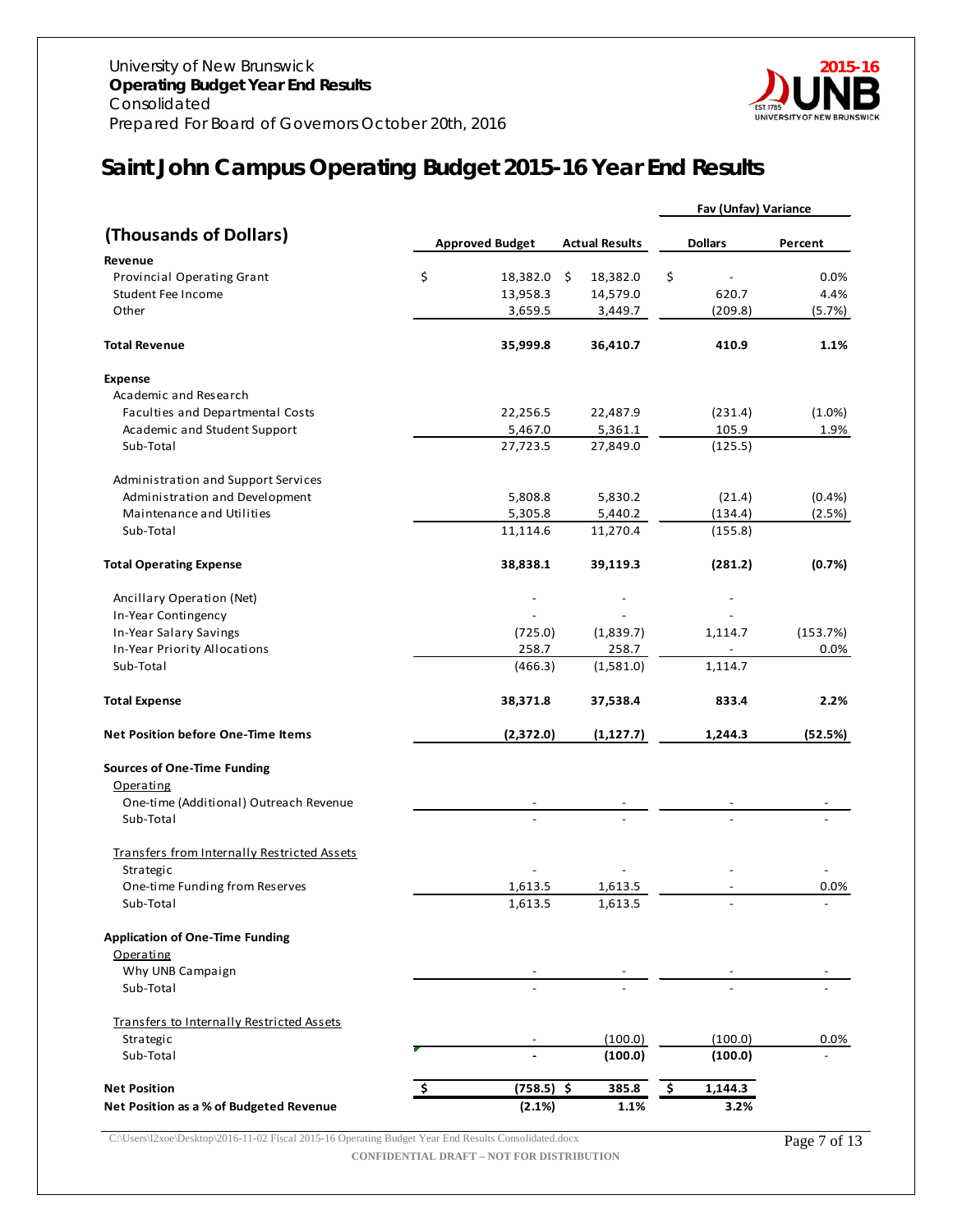

# <span id="page-7-0"></span>**Enrolment Update 2015-16 (Actuals and Historical)**

|             | Term   | <b>Academic Level</b>      | Immigration<br><b>Status</b> | 2011/12      | 2012/13      | 2013/14      | 2014/15      | <b>Budget</b><br>2015/16 | Actual<br>2015/16 |
|-------------|--------|----------------------------|------------------------------|--------------|--------------|--------------|--------------|--------------------------|-------------------|
|             |        | Undergraduate              | Domestic<br>International    | 5,597<br>484 | 5,479<br>530 | 5,468<br>581 | 5,343<br>564 | 5,249<br>576             | 5,230<br>521      |
|             | Fall   | <b>Total Undergraduate</b> |                              | 6,081        | 6,009        | 6,049        | 5,907        | 5,825                    | 5,751             |
|             |        | Graduate                   | Domestic<br>International    | 851<br>360   | 774<br>376   | 720<br>381   | 741<br>355   | 820<br>384               | 764<br>329        |
| Campus      |        | <b>Total Graduate</b>      |                              | 1,211        | 1,150        | 1,101        | 1,096        | 1,204                    | 1,092             |
|             |        | <b>Total Fall</b>          |                              | 7,292        | 7,159        | 7,150        | 7,003        | 7,029                    | 6,843             |
| Fredericton |        |                            |                              |              |              |              |              |                          |                   |
|             |        |                            | Domestic                     | 5,277        | 5,252        | 5,222        | 5,122        | 4.987                    | 4,976             |
|             |        |                            | International                | 463          | 483          | 509          | 473          | 552                      | 407               |
|             | Winter | <b>Total Undergraduate</b> |                              | 5,740        | 5,735        | 5,731        | 5,595        | 5,539                    | 5,383             |
|             |        |                            | Domestic                     | 803          | 747          | 696          | 742          | 735                      | 671               |
|             |        |                            | International                | 362          | 364          | 379          | 343          | 372                      | 290               |
|             |        | <b>Total Graduate</b>      |                              | 1.165        | 1.111        | 1.075        | 1.085        | 1,107                    | 961               |
|             |        | <b>Total Winter</b>        |                              | 6,905        | 6,846        | 6,806        | 6,680        | 6,646                    | 6,344             |

|          |        |                            | Immigration     |         |         |         |         | <b>Budget</b> | Actual  |
|----------|--------|----------------------------|-----------------|---------|---------|---------|---------|---------------|---------|
|          | Term   | <b>Academic Level</b>      | <b>Status</b>   | 2011/12 | 2012/13 | 2013/14 | 2014/15 | 2015/16       | 2015/16 |
|          |        | Undergraduate              | <b>Domestic</b> | 1.674   | 1,664   | 1,571   | 1.441   | 1,365         | 1,413   |
|          | Fall   |                            | International   | 524     | 501     | 419     | 348     | 312           | 336     |
|          |        | <b>Total Undergraduate</b> |                 | 2,199   | 2,165   | 1,990   | 1,789   | 1,677         | 1,749   |
| Campus   |        | Graduate                   | Domestic        | 112     | 92      | 81      | 64      | 70            | 70      |
|          |        |                            | International   | 73      | 78      | 97      | 71      | 50            | 62      |
|          |        | <b>Total Graduate</b>      |                 | 185     | 170     | 178     | 135     | 120           | 132     |
|          |        | <b>Total Fall</b>          |                 | 2,384   | 2,334   | 2,168   | 1,924   | 1,797         | 1,880   |
| <b>S</b> |        |                            |                 |         |         |         |         |               |         |
|          |        |                            | <b>Domestic</b> | 1.550   | 1,529   | 1,416   | 1,359   | 1,296         | 1,319   |
| Saint    |        |                            | International   | 534     | 471     | 418     | 355     | 297           | 302     |
|          | Winter | <b>Total Undergraduate</b> |                 | 2,084   | 2,000   | 1,834   | 1,714   | 1,593         | 1,621   |
|          |        |                            | <b>Domestic</b> | 105     | 95      | 83      | 86      | 67            | 66      |
|          |        |                            | International   | 67      | 80      | 93      | 69      | 48            | 62      |
|          |        | <b>Total Graduate</b>      |                 | 172     | 175     | 176     | 155     | 115           | 128     |
|          |        | <b>Total Winter</b>        |                 | 2,256   | 2,175   | 2,010   | 1,869   | 1,708         | 1,749   |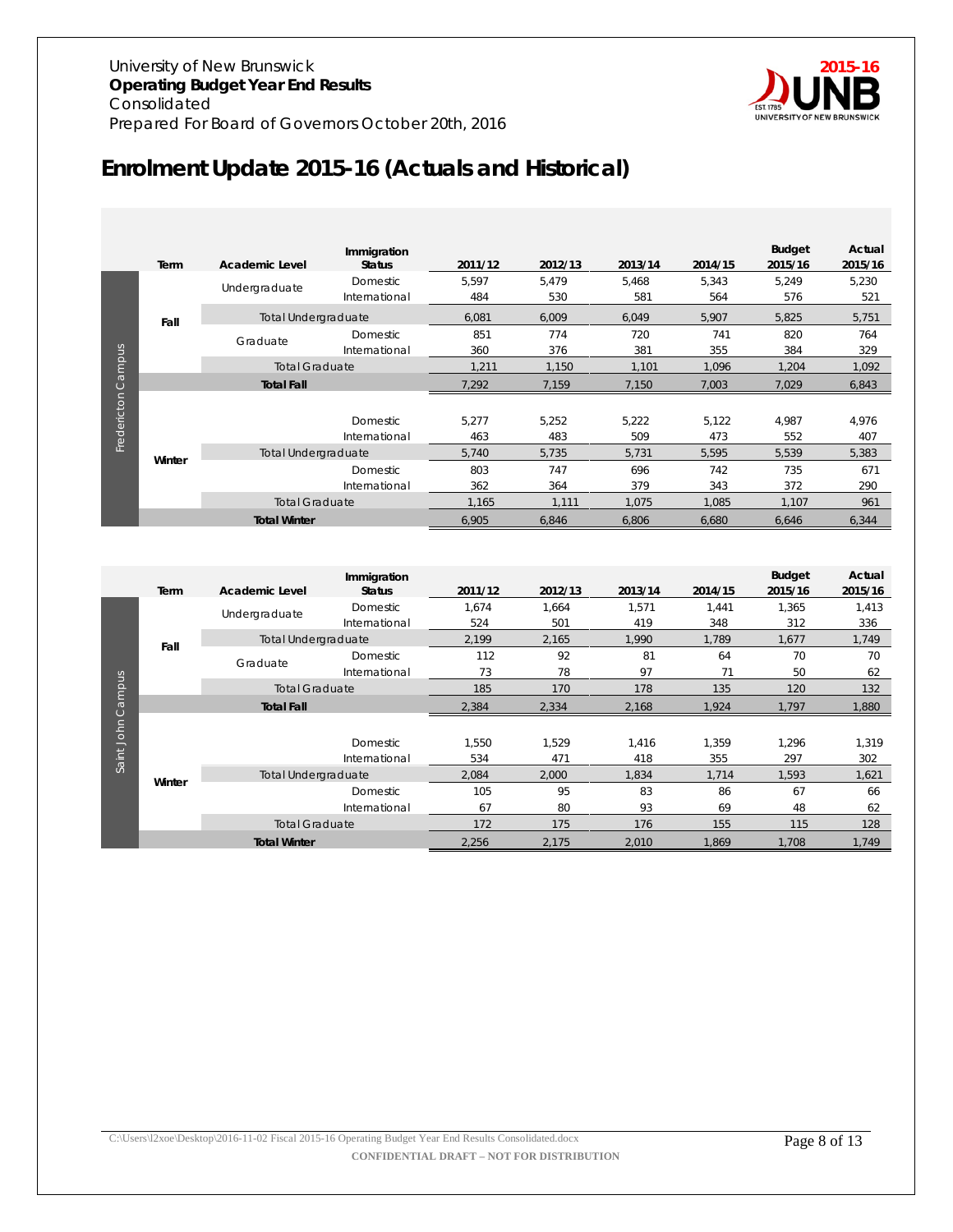University of New Brunswick **Operating Budget Year End Results**  Consolidated Prepared For Board of Governors October 20th, 2016



Notes:

Fall

The official snapshot of Fall enrolment was taken the first week after the exam period in December 2015.

- 1) Paid undergraduate students on the Fredericton Campus (5,751 FTE) represent 98.7% of budget. Paid undergraduate students on the Saint John Campus (1,749 FTE) represent 104.3% of budget.
- 2) Paid graduate students on the Fredericton Campus (1092 FTE) represent 90.7% of budget. Paid graduate students on the Saint John Campus (132 FTE) represents 110% of budget.
- 3) Paid international students on the Fredericton Campus (850 FTE) represent 88.5% of budget. Paid international students on the Saint John Campus (398 FTE) represents 109.9% of budget.

#### **Winter**

The official snapshot of Winter enrolment was taken 2 weeks after the start of the 2016 winter exam period.

- 1) Paid undergraduate students on the Fredericton Campus (5,383 FTE) represent 97.2% of budget. Paid undergraduate students on the Saint John Campus (1,622 FTE) represent 101.8% of budget.
- 2) Paid graduate students on the Fredericton Campus (961 FTE) represent 86.8% of budget. Paid graduate students on the Saint John Campus (128 FTE) represents 112.3% of budget.
- 3) Paid international students on the Fredericton Campus (697 FTE) represent 75.4% of budget. Paid international students on the Saint John Campus (364 FTE) represents 105.5% of budget.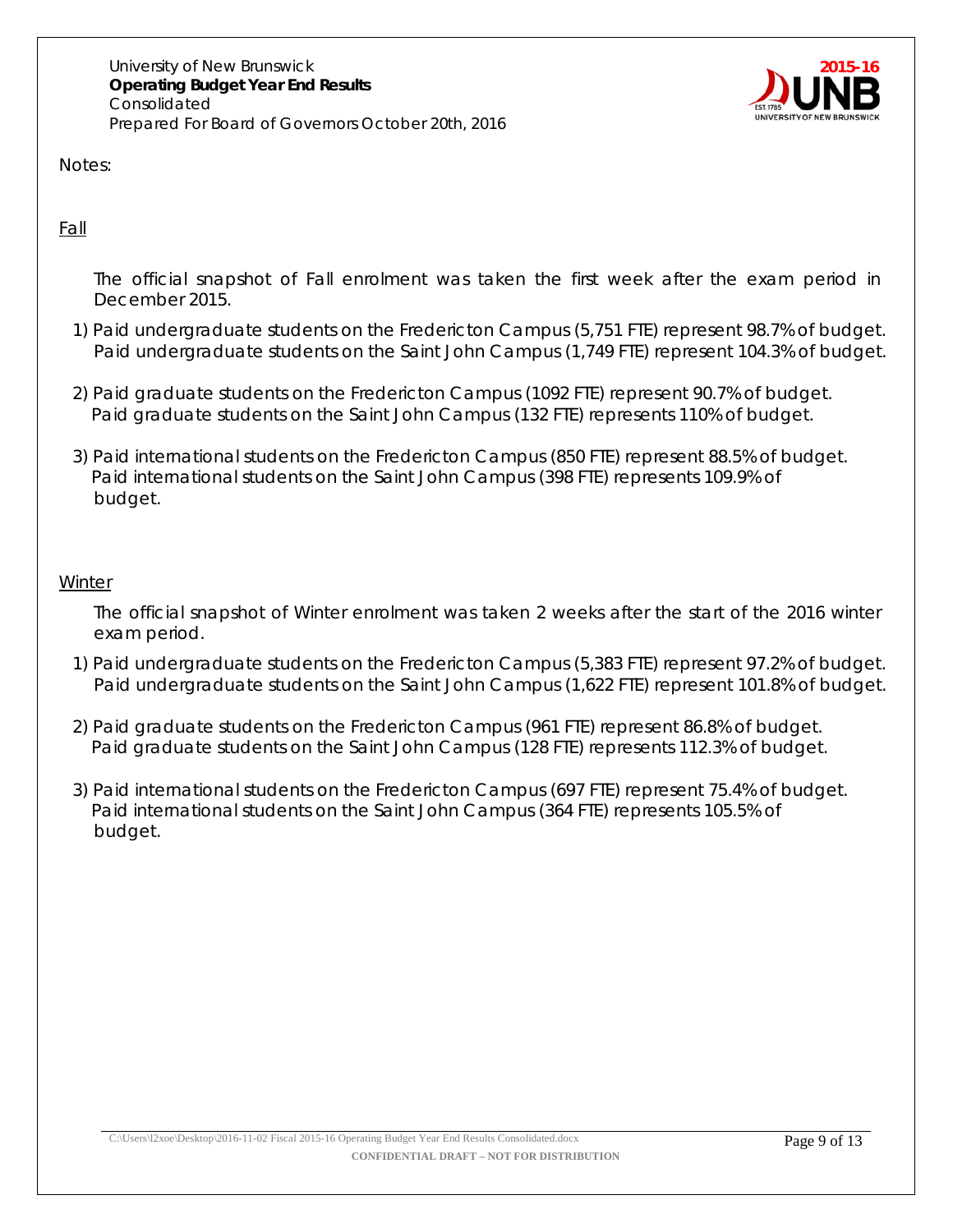

# <span id="page-9-0"></span>**Revenue**

## <span id="page-9-1"></span>**Provincial Operating Grant**

The University received confirmation regarding the 2015-16 Provincial Operating Grant on June 22<sup>nd</sup> 2015. The final allocation formula implemented by the Province resulted in a \$43.0 thousand decrease in overall operating funds for the 2015-16 year.

## <span id="page-9-2"></span>**Student Fee Income**

#### **Table 3: Major Drivers of Variance in Student Fee Income**

| <b>Consolidated Actuals</b>                      |              |              |        |              |                |
|--------------------------------------------------|--------------|--------------|--------|--------------|----------------|
| Increase (Decrease) in \$000s                    | Summer       | Fall         | Winter |              | Total Variance |
| <b>Undergraduate Tuition</b>                     | $(617.6)$ \$ | 75.1         |        | $(234.4)$ \$ | (776.9)        |
| Undergraduate (Supplementary International Fees) | (181.5)      | (78.0)       |        | (66.8)       | (326.3)        |
| <b>Graduate Tuition</b>                          | (47.7)       | (332.5)      |        | (291.1)      | (671.2)        |
| Graduate (Supplementary International Fees)      | (25.0)       | (31.4)       |        | (52.2)       | (108.6)        |
| Fee remissions, miscellaneous and forfeited fees | (45.2)       | 84.2         |        | 221.6        | 260.5          |
| <b>Total Variance</b>                            | $(917.0)$ \$ | $(282.6)$ \$ |        | $(422.9)$ \$ | (1,622.5)      |

As shown in Table 3 (above), the consolidated year-end negative result for 2015-16 is attributed to significant unfavorable results for Summer (\$917 thousand), Fall (\$282.6 thousand), and Winter (\$422.9 thousand)

While enrolment and student fee income were down on the Fredericton campus for all three terms, the Saint John campus yielded a positive variance of \$620.7 thousand at year-end due to higher than budgeted domestic and international undergraduate enrolments and higher than budgeted graduate enrolment. Although Saint John's enrolment is above budget, it is important to note that enrolment is down when compared to prior year's actuals.

It is also important to note the recruitment marketing campaign that commenced in 2015- 16 was not expected to have any impact on the 2015-16 enrolment.

## <span id="page-9-3"></span>**Other Revenue**

The overall year end result for other revenue is \$10.9 thousand better than budget. The Fredericton campus experienced a surplus over budget of \$220.7 thousand related to parking and other miscellaneous revenue. This was offset by a \$209.8 thousand deficit from budget on the Saint John campus related to lower than budgeted enrolment at the Saint John College that resulted in a deficit greater than the amount currently in its risk reserve.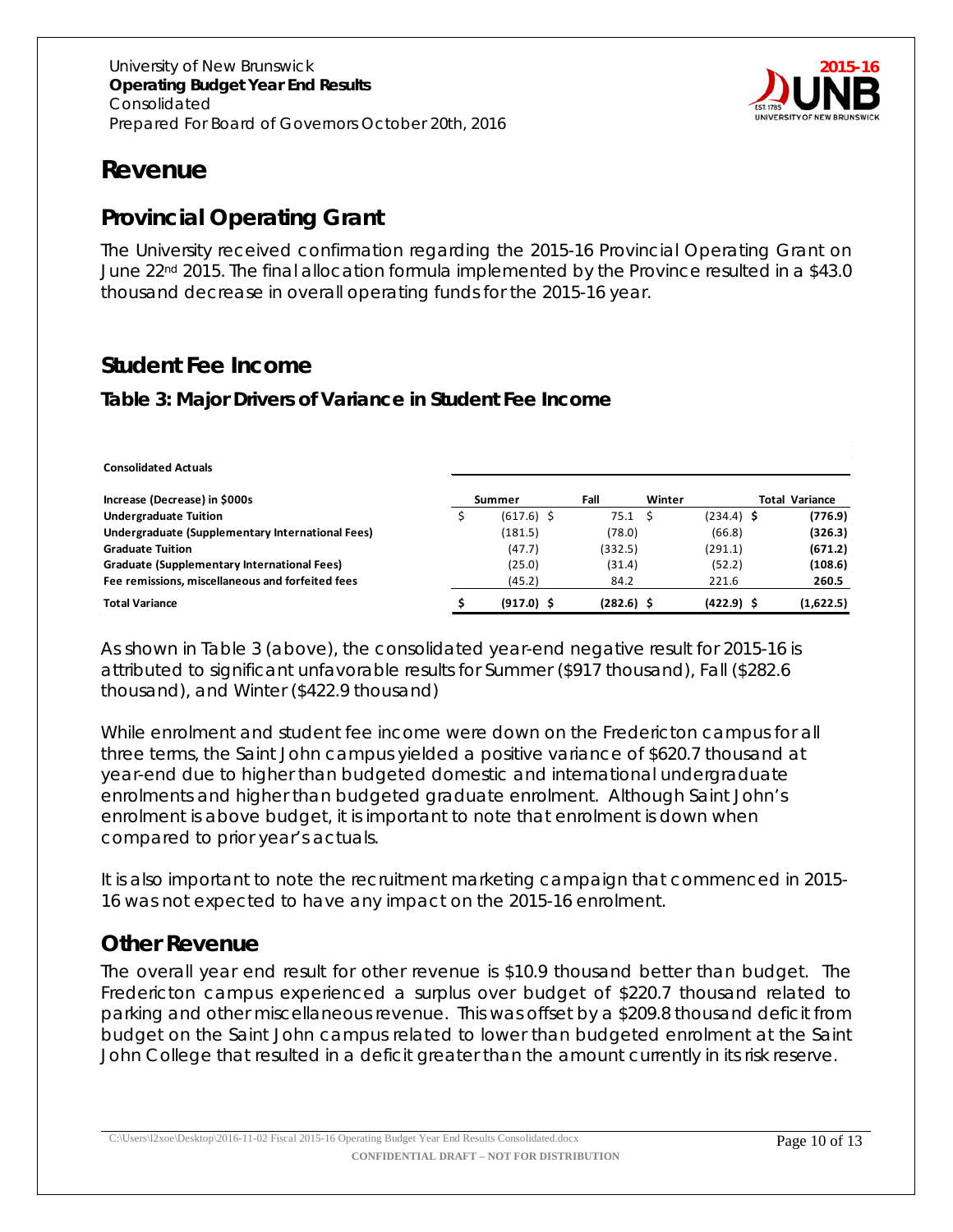

# <span id="page-10-0"></span>**Expense**

## <span id="page-10-1"></span>*Academic and Research*

The consolidated result for the Academic and Research expense slice is a (\$237.9 thousand) negative variance from budget.

The Fredericton campus yielded a (\$112.4 thousand) negative variance from budget largely attributed to unfunded Faculty positions (\$297 thousand), offset by a savings of \$108 thousand due to lower than expected recruitment expenses.

The Saint John campus experienced \$130 thousand of savings related to scholarships due to decreased enrolment, offset by a negative variance of (\$247 thousand) resulting from salary settlements.

## <span id="page-10-2"></span>*Administration and Support Services*

The consolidated year-end result for the Administration and Support Services slice is a negative variance of \$178.3 thousand.

Administration and Development experienced a negative budget variance of (\$621.9 thousand) largely resulting from absorbing negative carryforward in legal fees from a prior year (\$468 thousand) in addition to an over expenditure on university memberships (79.2 thousand).

Maintenance & Utilities ended the year with positive \$443.6 thousand variance from budget. The Fredericton campus yielded \$578 thousand in savings on steam and utility costs, which is offset in part by a net shortfall of (\$134.4 thousand) relating to utilities on the Saint John campus.

## <span id="page-10-3"></span>*In-Year Contingency*

\$1.2 million of items identified by senior management were funded from the in-year contingency fund. The funding covered exchange rate issues experienced by the University Libraries (\$981thousand) and ITS (\$244 thousand). The remaining \$274 thousand has been carried forward for use towards future strategic priorities as has been the historical practice.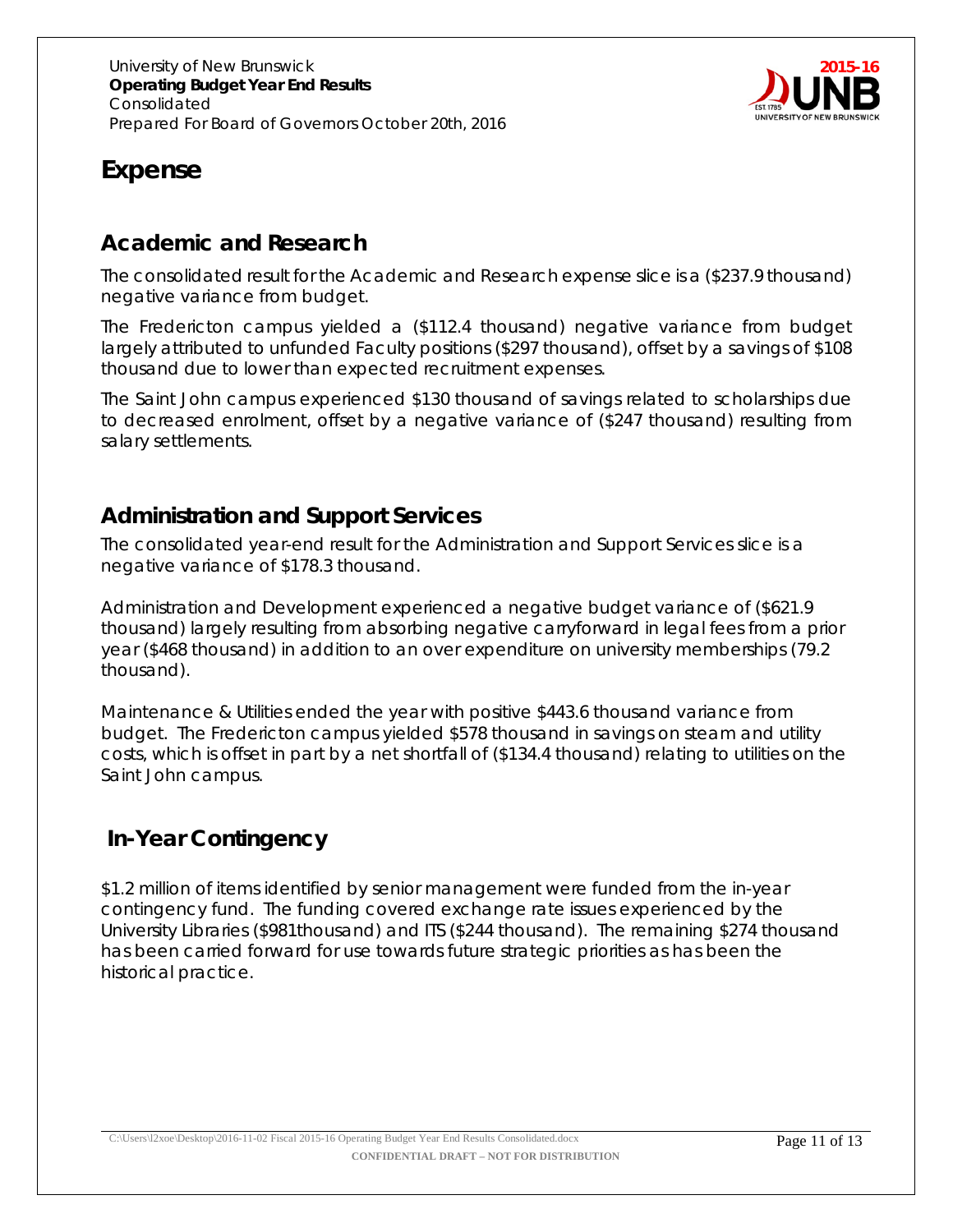

## <span id="page-11-0"></span>*In-Year Salary Savings*

The Fredericton Campus Board approved budget assumed a base level of \$3,044 thousand of in-year salary savings (net). At year end, the salary savings exceed budget by \$765 thousand largely attributable to the revised policy on in-year salary savings and the in-year hiring freeze implemented by university management.

The Saint John Campus Board-approved budget assumed \$725 thousand of in-year salary savings, and realized a \$1,114.6 thousand positive variance from budget.

#### **Table 4: Fredericton Campus In-Year Salary Savings**

|                                   | Non Academic<br><b>Total Savings</b><br>Academic |         |      | Returned     |  |          | Net Savings |            |    |         |
|-----------------------------------|--------------------------------------------------|---------|------|--------------|--|----------|-------------|------------|----|---------|
| Slice in \$000s                   |                                                  |         |      |              |  |          |             |            |    |         |
| Academic & Student Support        | \$                                               | 252.9   | - S  | 578.9 \$     |  | 831.8 \$ |             | $433.4$ \$ |    | 398.4   |
| Administration & Support Services |                                                  | ٠       |      | 1.275.3      |  | 1.275.3  |             | 473.1      |    | 802.2   |
| Faculties & Departments           |                                                  | 3.759.3 |      | 298.5        |  | 4.057.8  |             | 1.824.5    |    | 2,233.4 |
| Maintenance & Utilities           |                                                  | $\sim$  |      | 449.0        |  | 449.0    |             | 73.6       |    | 375.4   |
| Year to date                      | \$.                                              | 4.012.2 | - \$ | $2.601.6$ \$ |  | 6.613.8  | -SS         | 2,804.5    | S  | 3,809.3 |
|                                   |                                                  |         |      |              |  |          |             |            |    |         |
| Total salary savings              |                                                  |         |      |              |  |          |             |            | \$ | 3.809.3 |
| <b>Budget</b>                     |                                                  |         |      |              |  |          |             |            | \$ | 3.044.0 |
| Variance                          |                                                  |         |      |              |  |          |             |            | \$ | 765.3   |

#### **Table 5: Saint John Campus In-Year Salary Savings**

|                                   | Non Academic<br><b>Total Savings</b><br>Academic |                          |              | Returned          |  | <b>Net Savings</b> |    |                |      |         |
|-----------------------------------|--------------------------------------------------|--------------------------|--------------|-------------------|--|--------------------|----|----------------|------|---------|
| Slice in \$000s                   |                                                  |                          |              |                   |  |                    |    |                |      |         |
| Academic & Student Support        | \$                                               | 4.3                      | $\mathsf{s}$ | $429.8$ \$        |  | 434.1              | \$ | 77.7 S         |      | 356.4   |
| Administration & Support Services |                                                  | $\overline{\phantom{0}}$ |              | $370.3$ \$        |  | 370.3              |    | 134.6          | - \$ | 235.7   |
| Faculties & Departments           |                                                  | 1.483.4                  |              | $467.5$ \$        |  | 1.950.9            |    | $726.8$ \$     |      | 1,224.1 |
| Maintenance & Utilities           |                                                  | $\overline{\phantom{a}}$ |              | 56.8 <sup>5</sup> |  | 56.8               |    | $33.4 \quad $$ |      | 23.4    |
| Year to date                      | \$                                               | 1,487.7                  | - \$         | $1.324.4$ \$      |  | 2,812.1            | S  | 972.5          | S    | 1,839.6 |
| Total salary savings              |                                                  |                          |              |                   |  |                    |    |                | \$   | 1,839.6 |
| <b>Budget</b>                     |                                                  |                          |              |                   |  |                    |    |                | \$   | 725.0   |
| Variance                          |                                                  |                          |              |                   |  |                    |    |                |      | 1.114.6 |